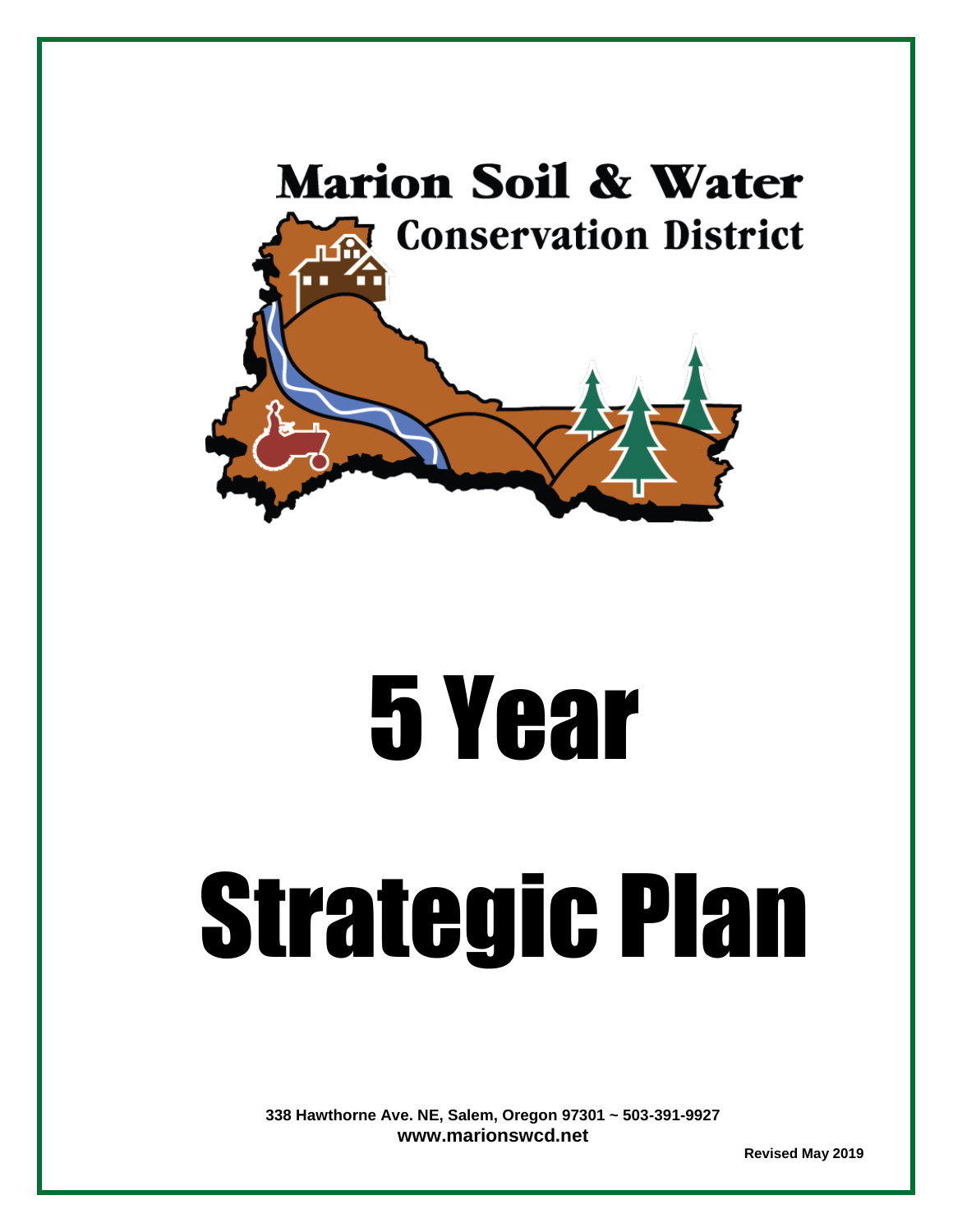This plan was originally adopted on June 6, 2012 by the Marion SWCD Board of Directors and shall be reviewed no later than 5 years from date of adoption.

This plan was revised and approved on September 3, 2014 by the Marion SWCD Board of Directors and shall be reviewed no later than 5 years from last date of revision.

This plan was revised and approved on May 9, 2019 by the Marion SWCD Board of Directors and shall be reviewed no later than 5 years from last date of revision.

Marion SWCD prohibits discrimination based on the basis of race, religion, color, sex, sexual orientation, gender identity, national origin, mental or physical disability, marital status, age, or other protected status or activity in accordance with applicable law.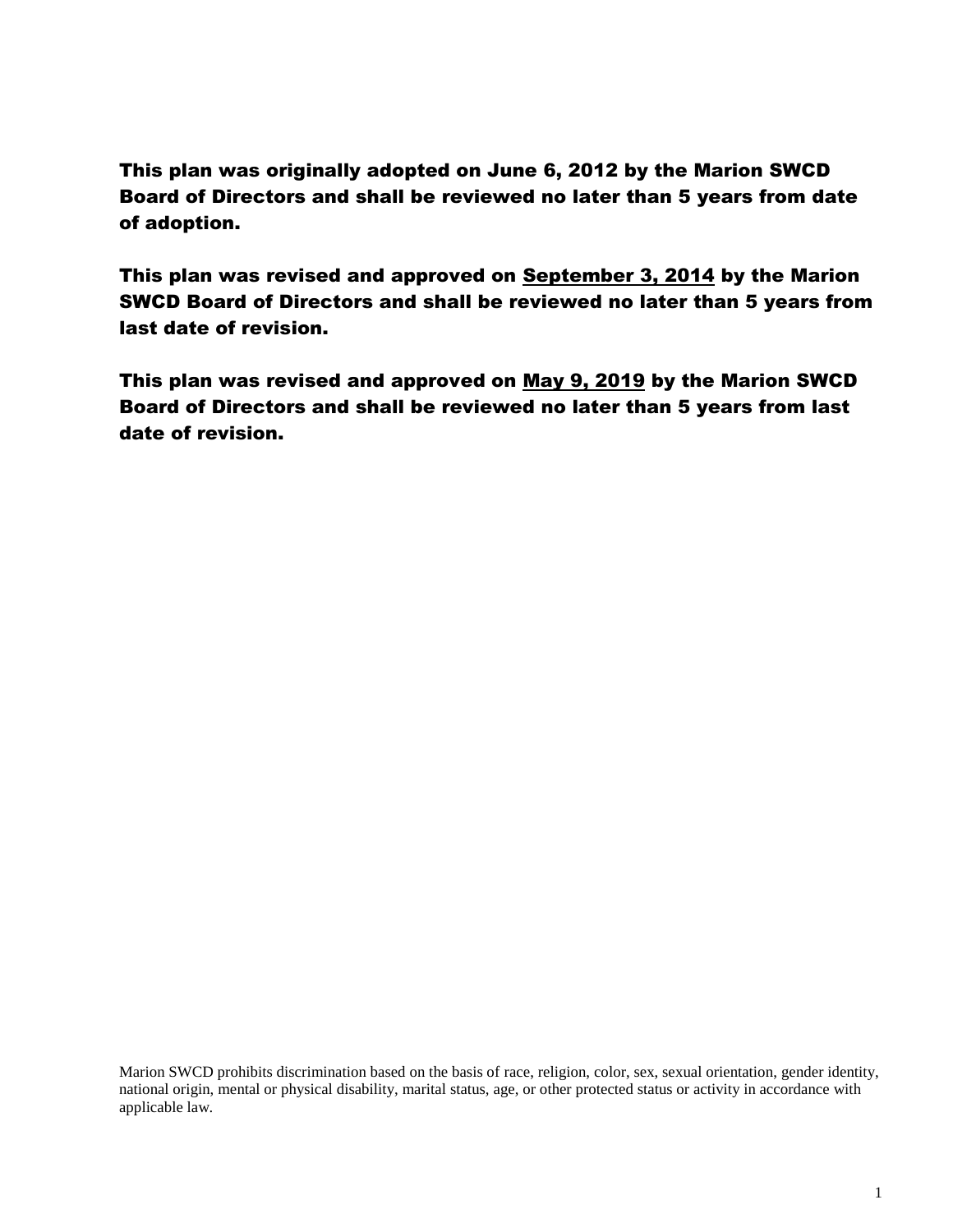## <span id="page-2-0"></span>**Table of Contents**

<span id="page-2-1"></span>

|                                                                     | $\overline{2}$ |
|---------------------------------------------------------------------|----------------|
|                                                                     |                |
|                                                                     |                |
|                                                                     |                |
|                                                                     |                |
|                                                                     |                |
|                                                                     |                |
|                                                                     |                |
|                                                                     |                |
|                                                                     |                |
|                                                                     |                |
|                                                                     |                |
|                                                                     |                |
| Goal 5: Invasive and Native Plant Species Management ____________ 8 |                |
|                                                                     |                |
|                                                                     |                |
|                                                                     | <b>11</b>      |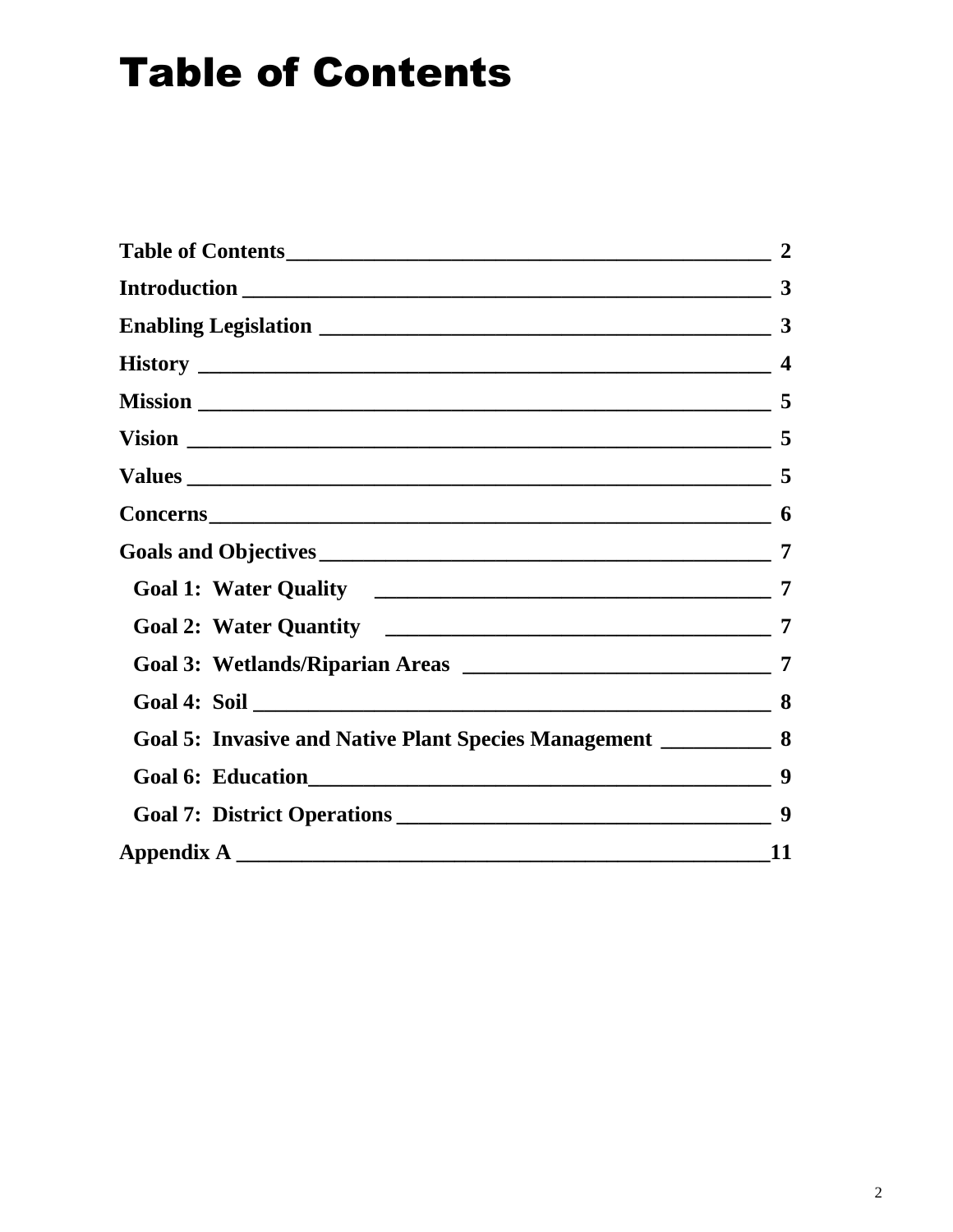# Introduction

The purpose of the Marion Soil and Water Conservation District (SWCD) Five Year Strategic Plan (Plan) is to serve as a broad outline for the Marion Soil and Water Conservation District (SWCD) to follow when guiding its directors, employees, and partners in response to natural resource concerns, internal and external practices, and other factors that influence courses of action. This Plan has been formatted so that it performs the functions and incorporates the concepts and contents associated with both broad long-range and specific short-term strategic goals. This plan provides benefits to the District, our cooperators, constituents, and the community we serve.

The District will update what its priority waterways and soil, and invasive/native species areas; update its desired impacts and measures for success on an annual basis; continue to build promotional activities that let the community know about the work that the District is doing and how the community can participate in the Districts' programs; and to build its capacity to deliver diverse, equitable and inclusive programming. The District will also work to improve communication and collaborative work between the Board and staff.

# <span id="page-3-0"></span>Enabling Legislation

<span id="page-3-1"></span>The Marion SWCD is defined by Oregon Revised Statutes as a political subdivision of state government under ORS 568.210 – 568.890. The District is not a state agency, rather it is classified as a municipal corporation, a form of local government that is required to follow five basic requirements under ORS 568 to remain legal and become eligible for funding from Oregon Department of Agriculture. ORS 568.554 contains two requirements stating that, "Each conservation district shall submit to the ODA its proposed long-range plan and annual work plan for review and comment."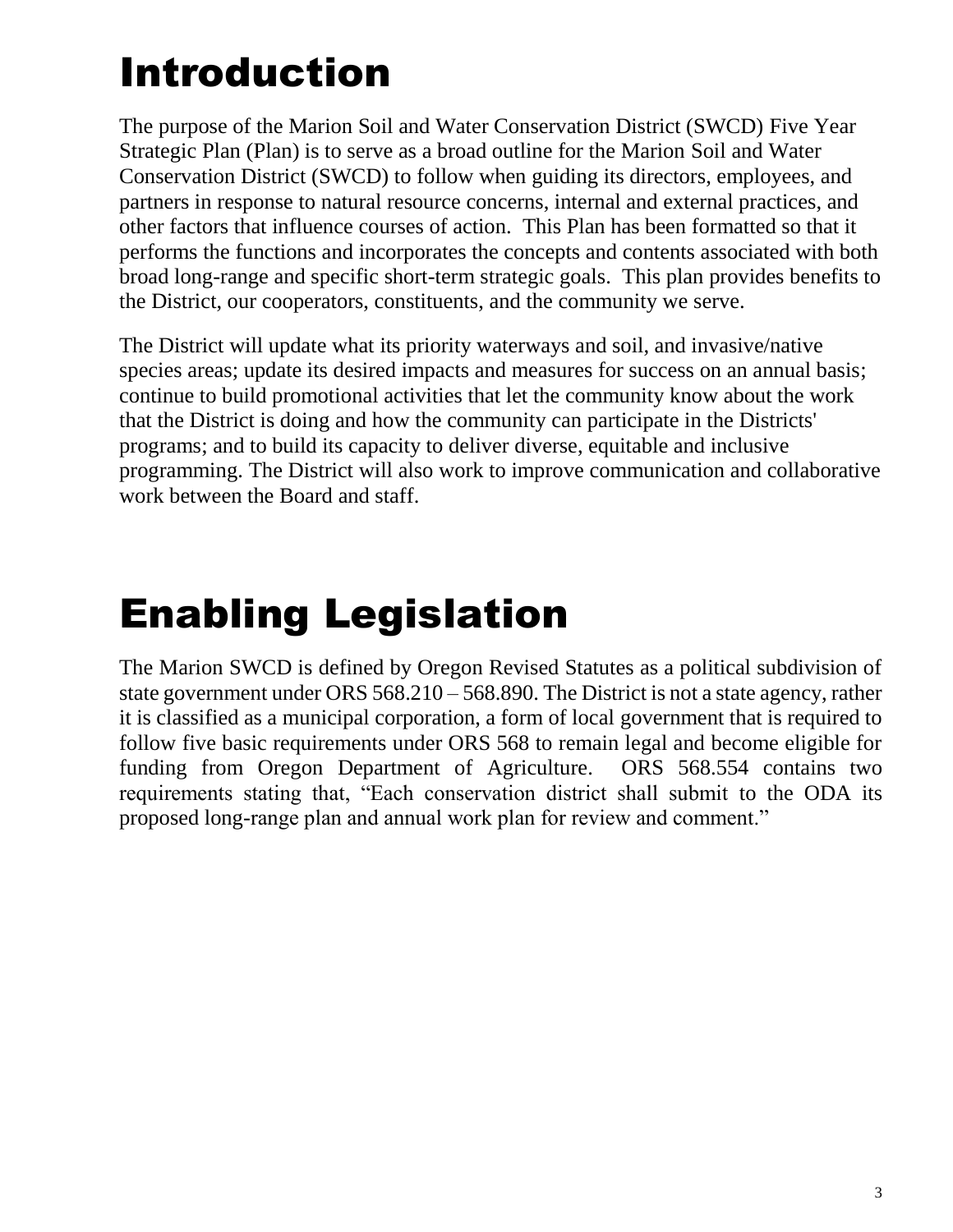# **History**

The Marion SWCD, established in 1971 with the consolidation of the Santiam, Silver Creek, and Mt. Angel Soil and Water Conservation Districts, encompasses the majority of Marion County, Oregon and lies in the northern portion of the Willamette River Basin.



Map of Marion SWCD zones. A small portion of northern Marion County is not part of the District.

Comprising the western half of the District is the fertile Willamette Valley, while the eastern portion contains rolling foothills and the forested Cascade Mountains. Marion County has a population of 323,614 and encompasses 1,200 square miles (2013). Marion County is bordered on the south by the North Santiam and Santiam Rivers, on the west and north by the Willamette River and on much of the east by the Pudding River and Butte Creek. Detroit Reservoir, with a useable storage capacity of 321,000 acres/feet, is located in the eastern part of the county. More than 200 different agricultural cash crops on 196,590 acres (USDA-NASS 2012 Census) are produced in Marion County.

In 2000 the electors of Marion County voted to fund the Marion SWCD to a permanent rate limit of \$0.05 per \$1,000 of land assessed value. The District uses its funds to meet the objectives and goals set forth in this plan related to the purchasing of equipment, the providing of training to employees, and the development of programs. The Board of Directors follows a calendar of events to monitor this Plan, the annual work plan, and the development of the yearly budget.

The Marion Soil and Water Conservation District takes the lead in soil and water conservation throughout Marion County by working with urban and rural property owners, operators, Public Officials, various state and federal agencies, and private organizations. This District believes in the protection, conservation, and improvement of soil and water through our directors' and employees' abilities to plan, assist, and educate. It is our belief that concerns about water quality, water quantity, wetlands, soil erosion, and weed management can be addressed while simultaneously respecting the private property rights of owners and operators. These concerns are addressed through the adoption of this Plan and by maintaining agreements with the various agencies that work with this District.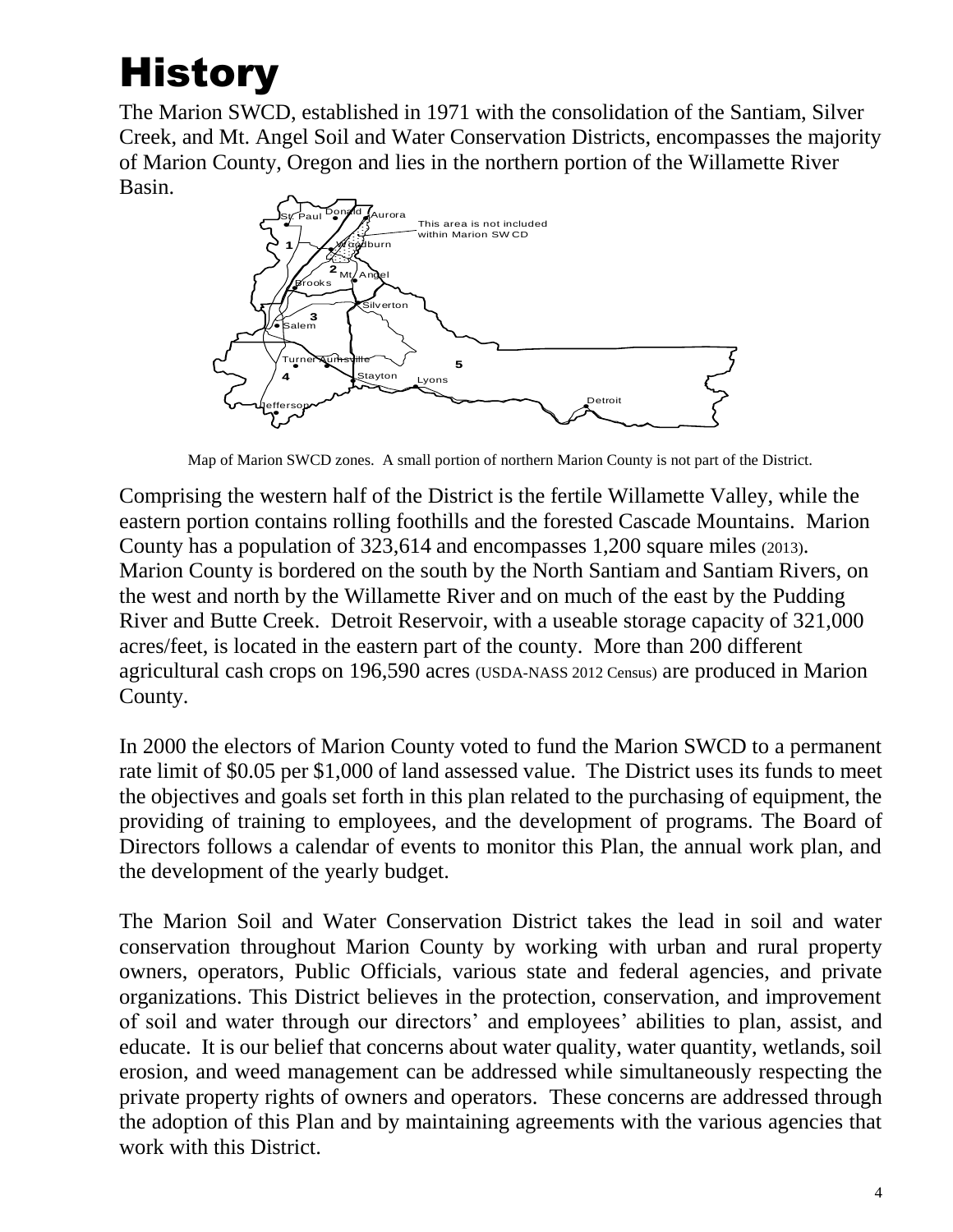# <span id="page-5-0"></span>Mission

*The mission of the Marion Soil and Water Conservation District is to protect, conserve and improve the quality of soil and water in Marion County through planning, technical assistance and education.*

In carrying out our mission, the Marion SWCD works, coordinates and cooperates with:

- property owners and operators
- public and private conservation organizations
- agricultural groups
- public agencies
- citizens of Marion County

### <span id="page-5-1"></span>Vision

The vision of the Marion SWCD is to:

- be a leader in soil and water conservation efforts
- be a prominent resource in urban and rural areas
- be a resource for natural resource and conservation related information
- have a record of measurable and demonstrable results

### <span id="page-5-2"></span>Values

The Marion SWCD:

- values the stewardship of soil and water including any applicable science and research and the sustainable use of all natural resources
- values educating youth about conservation
- values the economic importance of agriculture and natural resources to our community
- values conservation on all types of production on agricultural and forestry lands
- values private property rights and respects the trust, confidence, confidentiality, decisions and knowledge of all property owners/operators
- values a voluntary, common-sense approach to problem solving rather than a bureaucratic or regulatory approach
- values all local, state and federal partnerships with similar interests
- values being accountable with their financial resources by having an active and informed board
- values a well-managed district office who effectively communicates and delivers quality customer service
- values effective employment practices and recognizes the capabilities and contributions of the Marion SWCD staff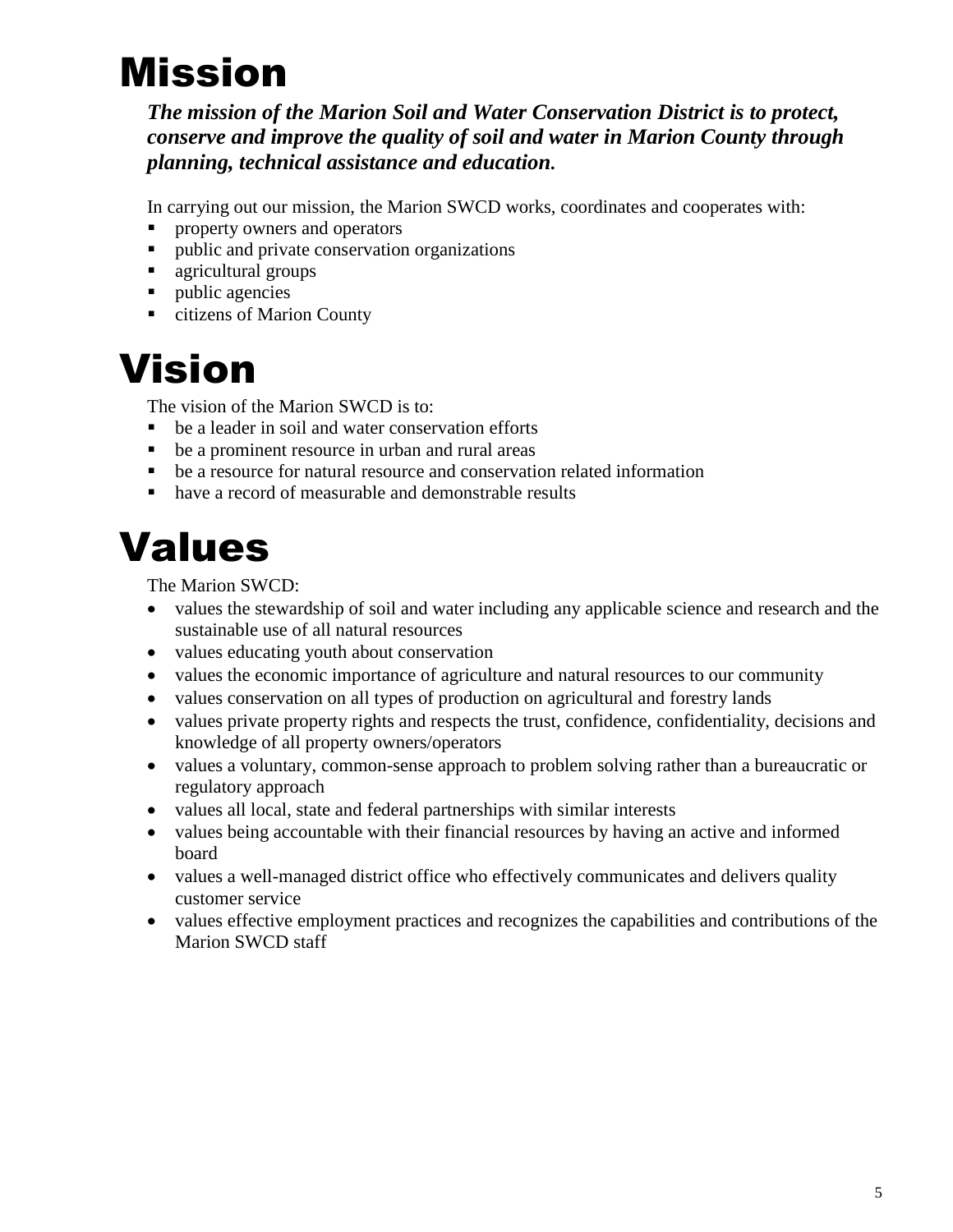## <span id="page-6-0"></span>Concerns

#### **1. Water Quality**

- Water bodies classified on the DEO 303(d) water quality limited list
- **EXECUTE:** Discharge of pollutants into lakes, ponds, rivers and streams
- Contamination of surface and ground water caused by various activities and sources
- **•** Impaired urban streams
- Storm water management
- **•** Improper drainage systems
- **•** Inappropriate use of fertilizers, pesticides, and other chemicals within urban and rural areas
- Lack of baseline water quality data in impacted areas within the District

#### **2. Water Quantity**

- Declining groundwater tables and slow groundwater recharge due to area geology
- Oregon Water Resources groundwater limited areas and surface water availability (Mt. Angel, Turner, Sublimity, South Salem, Jefferson, Silverton)
- Unappropriated waters withdrawn from further development from the Columbia River Basalt aquifer in the Victor Point area, Marion County. See ORS 536.410; OAR 690 Div. 80
- Negative impacts on fish and wildlife habitat

#### **3. Wetlands/Riparian Areas**

- Negative impacts to soil and water due to the loss of natural wetlands and riparian areas
- **•** Potential of unintended effects on surrounding property due to restoration activities
- Potential of increased flooding
- Lack of opportunities for wildlife easements in Marion County

#### **4. Soil Health**

- **•** Irrigation-induced erosion
- Bare soil erosion during rainy seasons
- Less than adequate erosion control measures at or on construction sites
- Lack of healthy riparian vegetation or buffers
- **EXECUTE:** Improper application of management practices
- Urban/rural interface development
- Ag production systems or rotations not meeting soil loss Tolerance Levels T

#### **5. Plants and Vegetation, Invasive and Native Species**

- Spread of noxious and invasive vegetation
- Contamination of crops/economic loss
- Loss of native plants in the landscape
- Loss of fish and wildlife habitat
- Economic loss and decreased property values
- Seed purity requirements of crops contributing to over use of herbicides on field edges

#### **6. Energy**

■ Lack of focus in gathering information and resources on funding and technical solutions Need for intermediate technology and small-scale solutions

#### **7. Education**

- Lack of education and outreach on soil and water conservation
- Need to inform citizens about conservation concerns in their area
- Lack of effective marketing efforts for the District

#### **8. District Operations**

**•** The area in northern Marion County that is not included within the boundaries of the District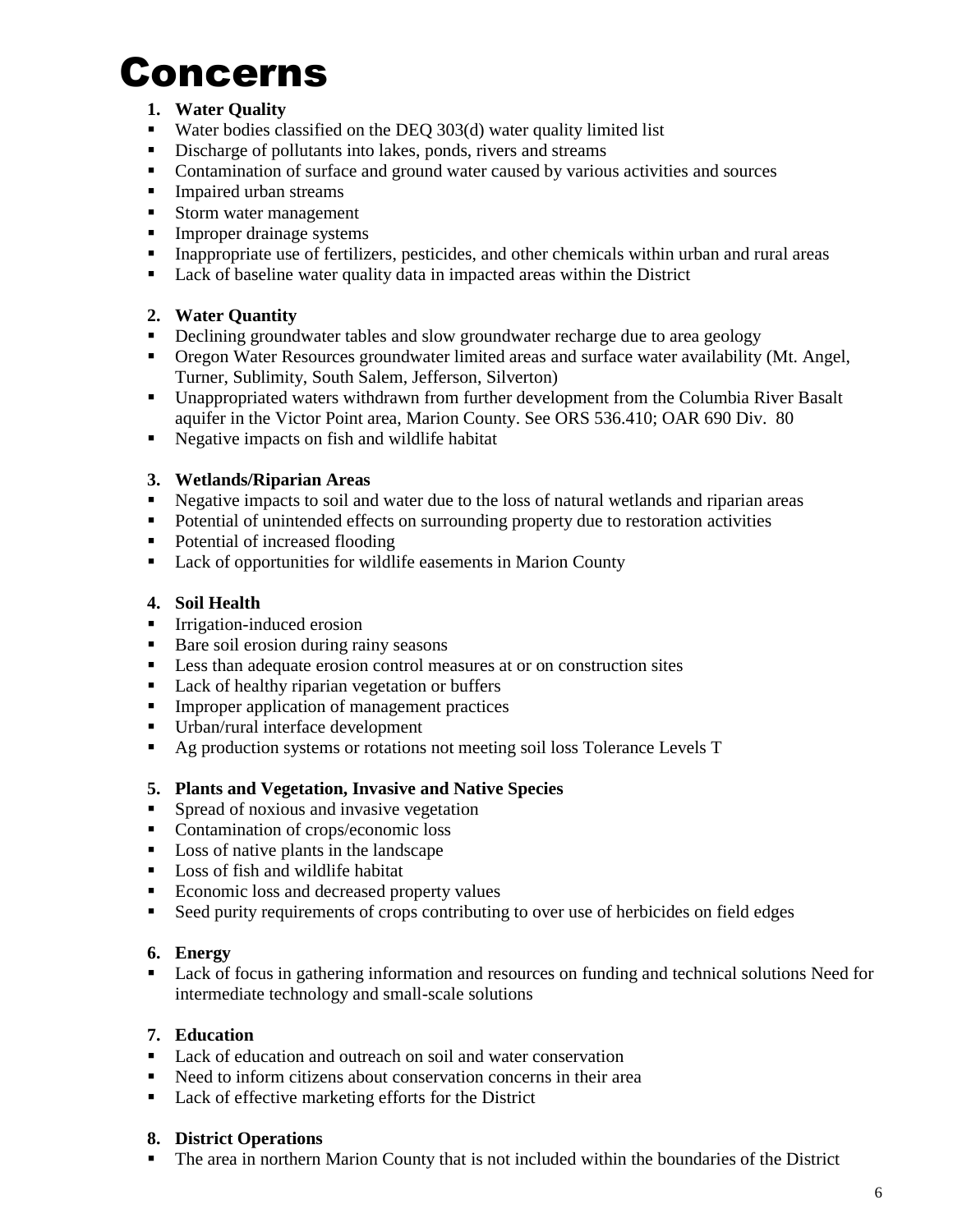## <span id="page-7-0"></span>Goals and Objectives

#### <span id="page-7-2"></span><span id="page-7-1"></span>**Goal 1: Water Quality: Address surface and ground water quality issues within the District by assisting individuals to help meet local, state and federal standards and laws.**

Objectives:

- 1.1 Increase the total number of recommended, funded and installed NCRS-recognized Best Management Practices (BMPs-See Appendix A) accomplished by the general public, landowners/operators and partners to help reduce DEQ 303(d) pollution criteria for: water temperature, bacteria, mercury, other toxins, pesticides, dissolved oxygen, habitat modification and suspended sediment, with special emphasis on District-prioritized waterways.
- 1.2 Increase consultations and/or work with cooperating landowners/operators to recommend and fund the installation of BMPs to help reduce soil erosion and loss into Districtprioritized waterways.
- 1.3 Continue to act as the Local Management Agency on behalf of the Oregon Department of Agriculture to implement the Molalla/Pudding/French Prairie/North Santiam Agricultural Water Quality Management (AgWQM) Area Plan.
- 1.4 Increase functioning riparian areas along District-prioritized waterways.
- 1.5 Increase the total number of agricultural landowners/operators who participate in Districtfunded grant programs
- 1.6 Partner with cities and counties to assist them with their stormwater runoff programs
- 1.7 Where available, utilize existing baseline water quality data for comparison or to describe trends.
- 1.8 Develop and implement urban conservation programs within the District.
- 1.9 Measure and communicate the impact of our efforts to address surface and ground water quality issues through evaluation, marketing and promotion activities.

#### <span id="page-7-3"></span>**Goal 2: Water Quantity: Address limited water quantity issues within the District.**

Objectives:

- 2.1 Provide resources and educational opportunities to the public, landowners/operators and partners to address the importance of water conservation including the value of water conservation, especially in the groundwater limited and withdrawn areas.
- 2.2 Develop, support and partner with rural and urban entities and individuals on projects that promote sufficient flow and volume and sustain fish and wildlife habitat.
- 2.3 Partner with entities to maximize and/or leverage efforts. Explore and implement ideas for projects relating to, but not limited to, flood control, energy conservation, irrigation system application efficiency, irrigation water management, hydro power and water storage.
- 2.4 Measure and communicate the impact of our efforts to address surface and ground water quality issues through evaluation, marketing and promotion activities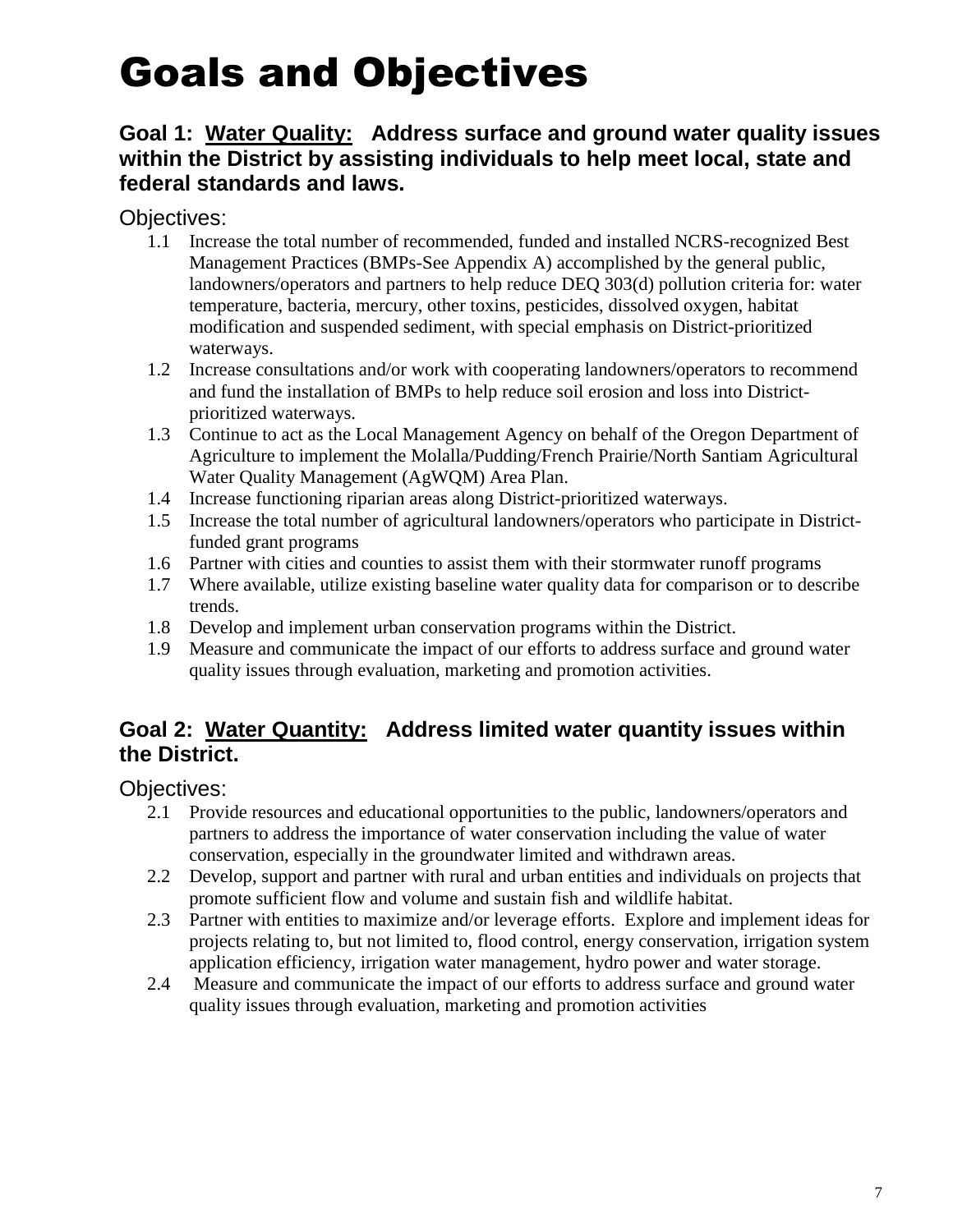#### <span id="page-8-0"></span>**Goal 3: Wetlands/Riparian Areas: Support and inform the public, landowners/operators and partners within the District on the importance of proper functioning wetlands and riparian areas.**

Objectives:

- 3.1 Inform the public, landowners/operators, and partners on:
	- the proper function and benefits of wetlands and riparian areas
	- the potential benefits and effects of wetland creation on surrounding properties
	- the potential increase of flooding due to lack of inefficient or minimal wetlands or riparian areas along water bodies i.e. storage not infiltration
- 3.2 Inform the public on how homeowners and small landowners can do small-scale projects to meet the goals of building or enhancing wetlands and riparian areas.
- 3.3 Promote and provide financial assistance and project support for creating healthy and functioning riparian buffers through plantings, invasive plant control and other NCRS recognized Best Management Practices.
- 3.4 Measure and communicate the impact of our efforts to support and inform entities on the importance of proper functioning wetlands and riparian areas through evaluation, marketing and promotion activities

#### <span id="page-8-1"></span>**Goal 4: Soil: Address soil erosion and soil health issues on lands within the District.**

Objectives:

- 4.1 Reduce the occurrence of soil erosion by working with landowners/operators, the general public and partners to implement appropriate NRCS recognized Best Management Practices to help alleviate potential causes from:
	- **•** Irrigation-induced erosion
	- Bare soil during rainy seasons
	- Construction sites lacking appropriate erosion control measures
	- **Improper application of Best Management Practices**
	- The incorporation and development of rural properties within the Urban Growth Boundary (UGB) which could create additional bare ground
	- Crop rotations/systems unsuitable for soil/slope conditions
- 4.2 Reduce soil erosion along waterways by increasing riparian vegetation or buffer plantings/establishments.
- 4.3 Measure and communicate the impact of our efforts to address soil erosion and soil health issues through evaluation, marketing and promotion activities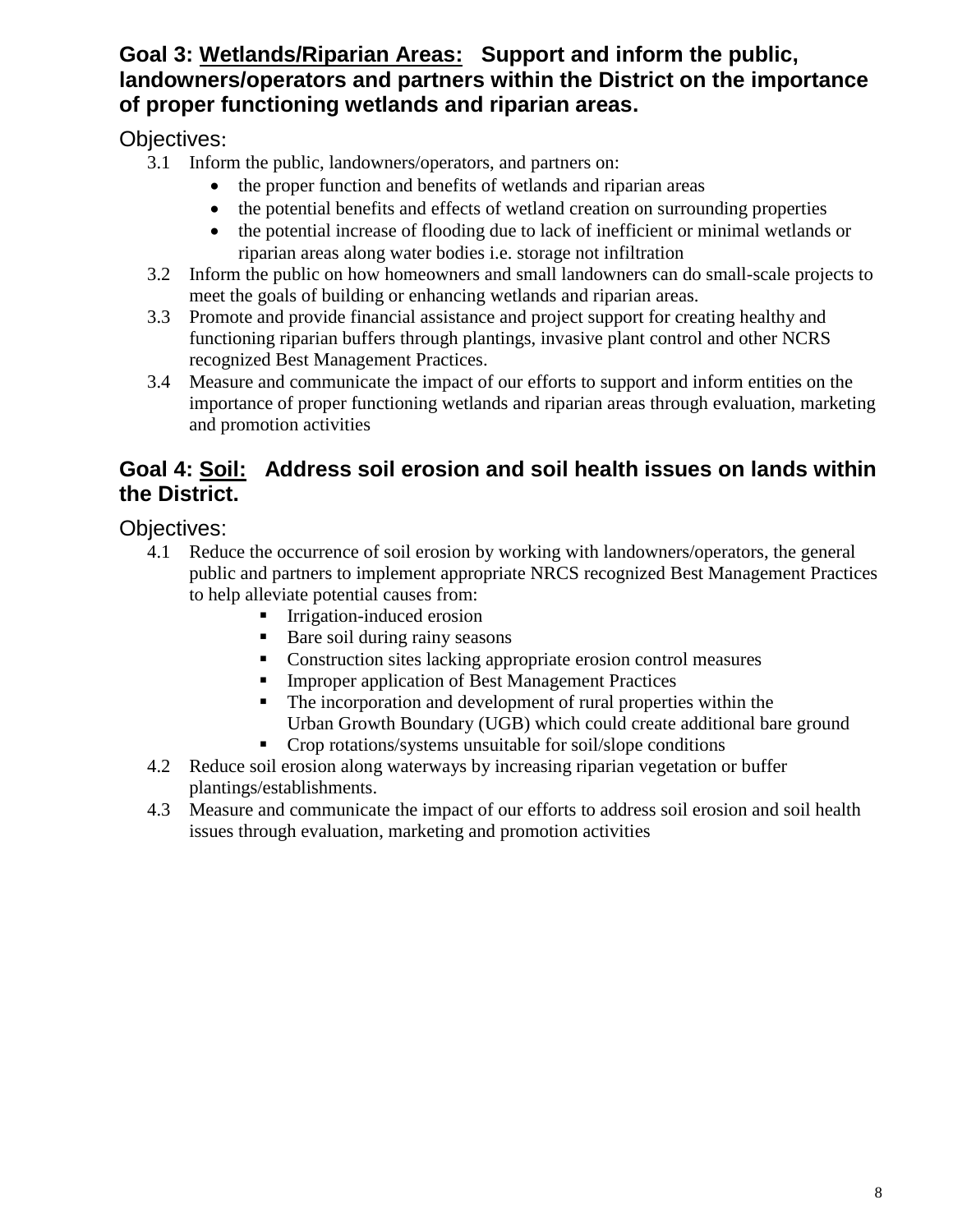#### <span id="page-9-0"></span>**Goal 5: Native and Invasive Plant Management: Address invasive plant problems within the District and promote the use and benefits of native plants.**

Objectives:

- 5.1 Assist the public, landowners/operators and partners with the identification and control of invasive plants using the following criteria:
	- When appropriate, recommend integrated vegetation management actions for controlling invasive plant species
	- Educate on the negative aspects of invasive plant species
	- Educate on the identification and awareness of invasive plant species
- 5.2 Conduct invasive plant surveys along waterways to guide outreach, education, control and restoration efforts.
	- Assess and evaluate existing invasive vegetation data prior to moving to new project area/watershed
	- Prioritize areas to be inventoried for invasive vegetation
- 5.3 Work with partners to develop and promote cooperative programs for invasive plant species prevention, identification, education and control.
- 5.4 Promote the use of native plants in landscapes by focusing on:
	- Urban Areas
	- Riparian areas
	- Agricultural lands
	- Natural areas
	- Benefits of using native plants and promoting "right plant, right place"
	- Participating in or organize events, i.e. SWCD Native Plant Sale, Farmers Markets, plant workshops
	- Improving and establishing fish, wildlife and pollinator habitat
- 5.5 Develop and implement an urban conservation program that addresses invasive plant problems and that promotes the use and benefits of native plants.
- 5.6 Measure and communicate the impact of our efforts to address native and invasive plant management through evaluation, marketing and promotion activities.

#### <span id="page-9-1"></span>**Goal 6: Education: Raise awareness, knowledge, skills, aspirations and application of soil, water and natural resource conservation within the District.**

Objectives:

6.1 Create an annual education work plan that focuses on:

- Defining the diverse audiences for education activities
- Researching, gathering and developing new educational resources and programs
- Measuring and communicating the impact of existing District education efforts
- Creating demonstration projects
- Tying education components into other District projects
- 6.2 Gather and disseminate reliable information and resources on the conservation of soil and water and other natural resources to the public, landowners/operators and partners.
- 6.3 Provide a variety of conservation education materials and activities with a special emphasis on youth.
- 6.4 Provide information, resources, and where appropriate recommendations to landowners/operators on conserving soil, water and other natural resources through technical assistance and conservation planning.
- 6.5 Measure and communicate the impacts of educational program and outreach through evaluation, marketing and promotion.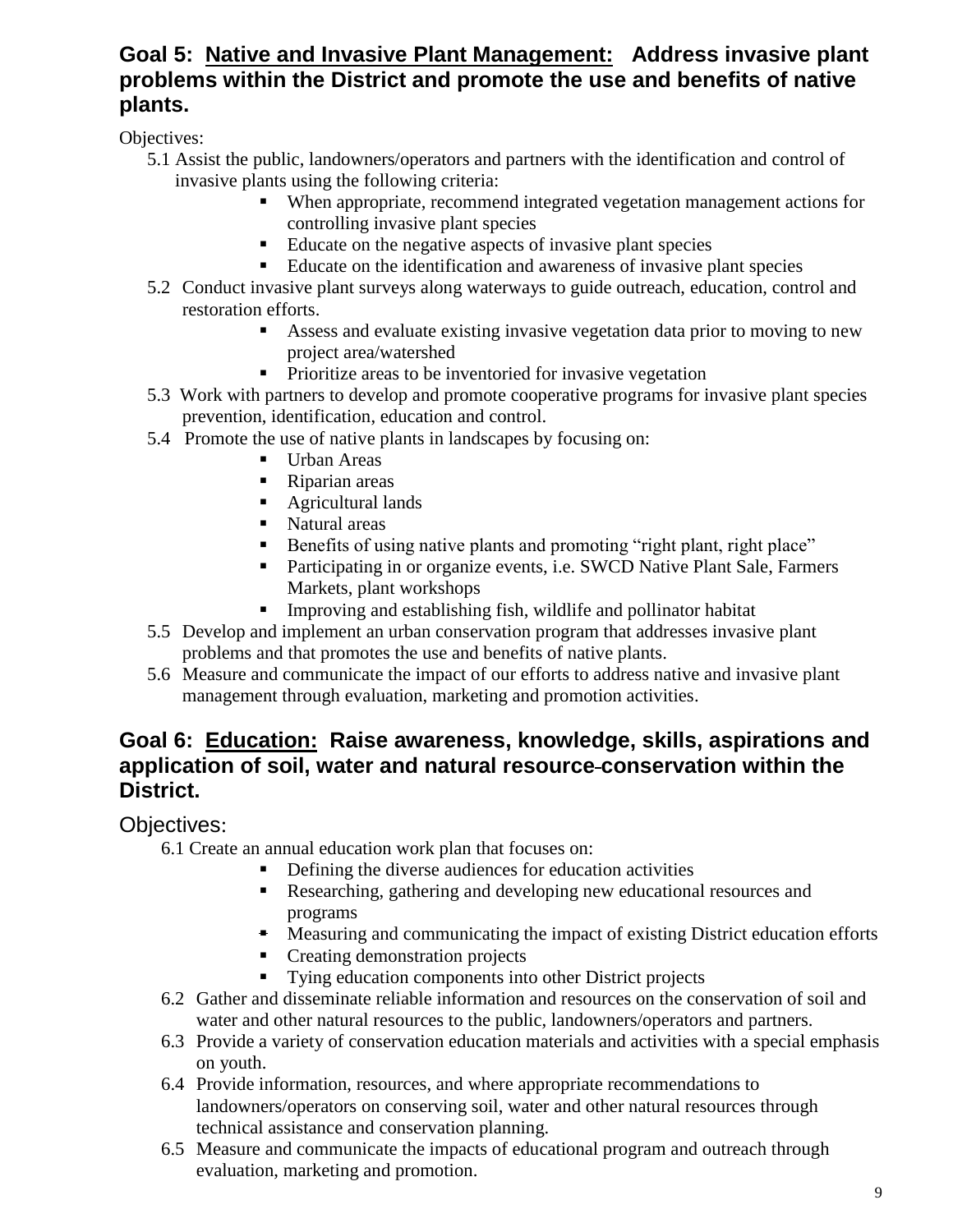#### **Goal 7: District Operations: Ensure transparency and accountability to the public in all District's programs and operations.**

#### Objectives:

- 7.1 Provide the best available assistance to customers to achieve the District's Goals.
- 7.2 Provide training and educational opportunities on Board governance and leadership.
- 7.3 Define purpose and responsibilities for all District committees and periodically review their structure and membership.
- 7.4 Provide a safe and heathy work environment for staff and support staff development and retention.
- 7.5 Build the capacity of Board and staff to deliver diverse, equitable and inclusive services.
- 7.6 Establish District priority waterways on an annual basis
- 7.7 Establish District desired impacts, and measurements for success on an annual basis.
- 7.8 Provide guidance and direction to Board members and staff to identify their role while participating on internal District Committees, or when serving on a committee, event, task or process with external groups.
- 7.9 Prioritize District projects, funding and available staff time through the budgeting process and at board meetings to ensure maximum efficiency and effectiveness.